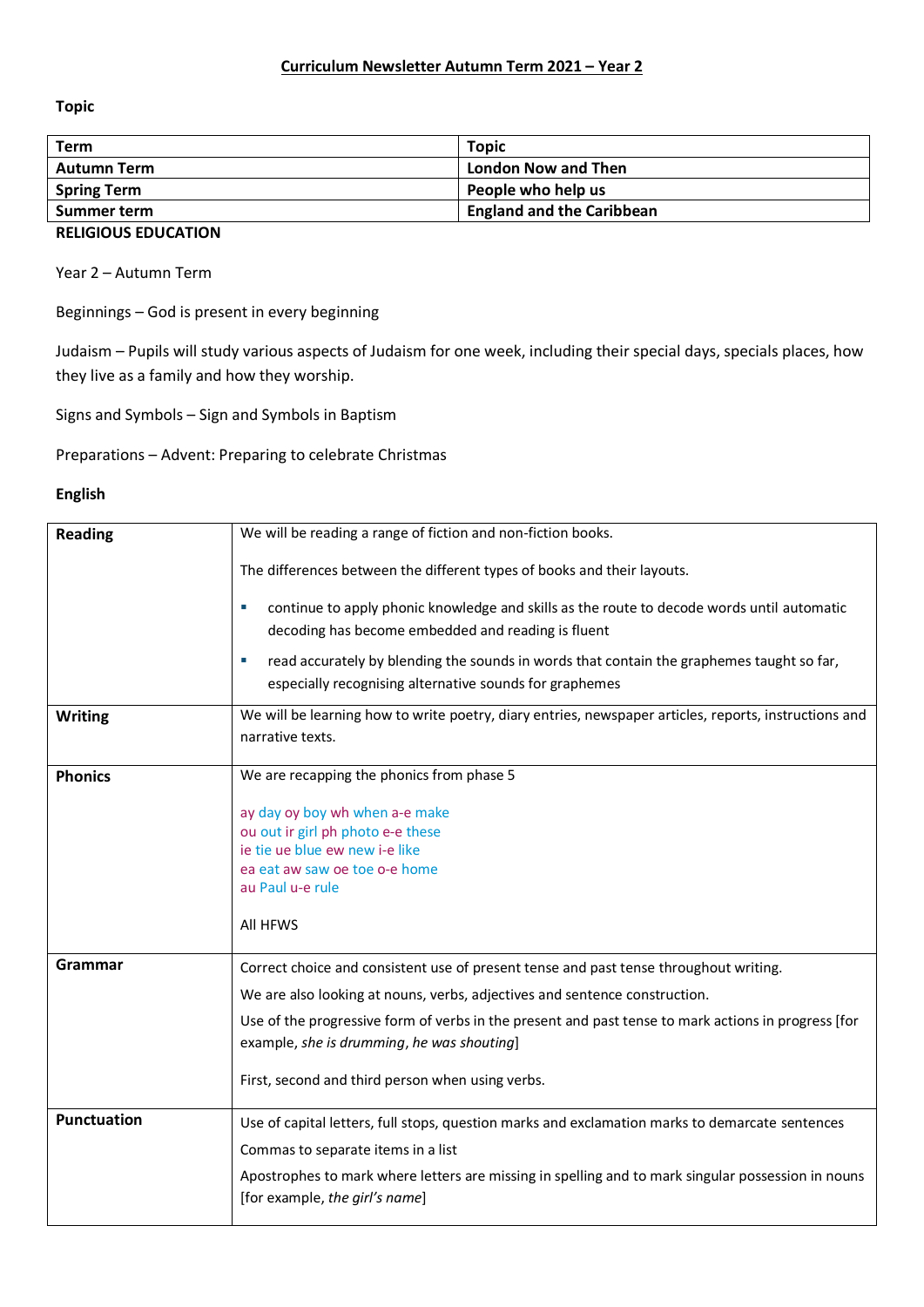### **Mathematics**

| Number - Number and               | ×                           | count in steps of 2, 3, and 5 from 0, and in tens from any number, forward and backward                                       |
|-----------------------------------|-----------------------------|-------------------------------------------------------------------------------------------------------------------------------|
| Place Value                       | ×.                          | recognise the place value of each digit in a two-digit number (tens, ones)                                                    |
|                                   | ×                           | identify, represent and estimate numbers using different representations, including the<br>number line                        |
|                                   | ×.                          | compare and order numbers from 0 up to 100; use $\lt$ , $>$ and = signs                                                       |
|                                   | ×                           | read and write numbers to at least 100 in numerals and in words                                                               |
|                                   | ш                           | use place value and number facts, to solve problems.                                                                          |
| Number - Addition and             | $\blacksquare$              | solve problems with addition and subtraction:                                                                                 |
| subtraction                       | ×.                          | using concrete objects and pictorial representations, including those involving numbers,<br>quantities and measures           |
|                                   | ×.                          | applying their increasing knowledge of mental and written methods                                                             |
|                                   | ×                           | recall and use addition and subtraction facts to 20 fluently, and derive and use related facts up<br>to 100                   |
|                                   |                             | add and subtract numbers using concrete objects, pictorial representations, and mentally,<br>including:                       |
|                                   | u,                          | a two-digit number and ones                                                                                                   |
|                                   | ш                           | a two-digit number and tens                                                                                                   |
|                                   |                             | two two-digit numbers                                                                                                         |
|                                   | ×                           | adding three one-digit numbers                                                                                                |
|                                   | ш                           | show that addition of two numbers can be done in any order (commutative) and subtraction of<br>one number from another cannot |
| Number-                           | ×,                          | recall and counting forwards and backwards in 2, 5 and 10, including recognising odd and even                                 |
| Multiplication and                |                             | numbers                                                                                                                       |
| division                          |                             |                                                                                                                               |
| Geometry - Properties<br>of shape | $\mathcal{L}_{\mathcal{A}}$ | identify and describe the properties of 2-D shapes, including the number of sides and line<br>symmetry in a vertical line     |
|                                   | ×                           | identify and describe the properties of 3-D shapes, including the number of edges, vertices and<br>faces                      |
|                                   |                             | identify 2-D shapes on the surface of 3-D shapes [for example, a circle on a cylinder and a<br>triangle on a pyramid]         |
|                                   |                             | Compare and sort common 2-D and 3-D shapes found in everyday objects.                                                         |

## **Topic Autumn 1**

The Great Fire of London

Landscapes – human and physical features

Art – develop a range of art and design techniques using colour. Our artist this term will be Claude Monet and Ken Done.

Computing - Keyboard skills – copy and pasting / search engines using our Purple mash Scheme.